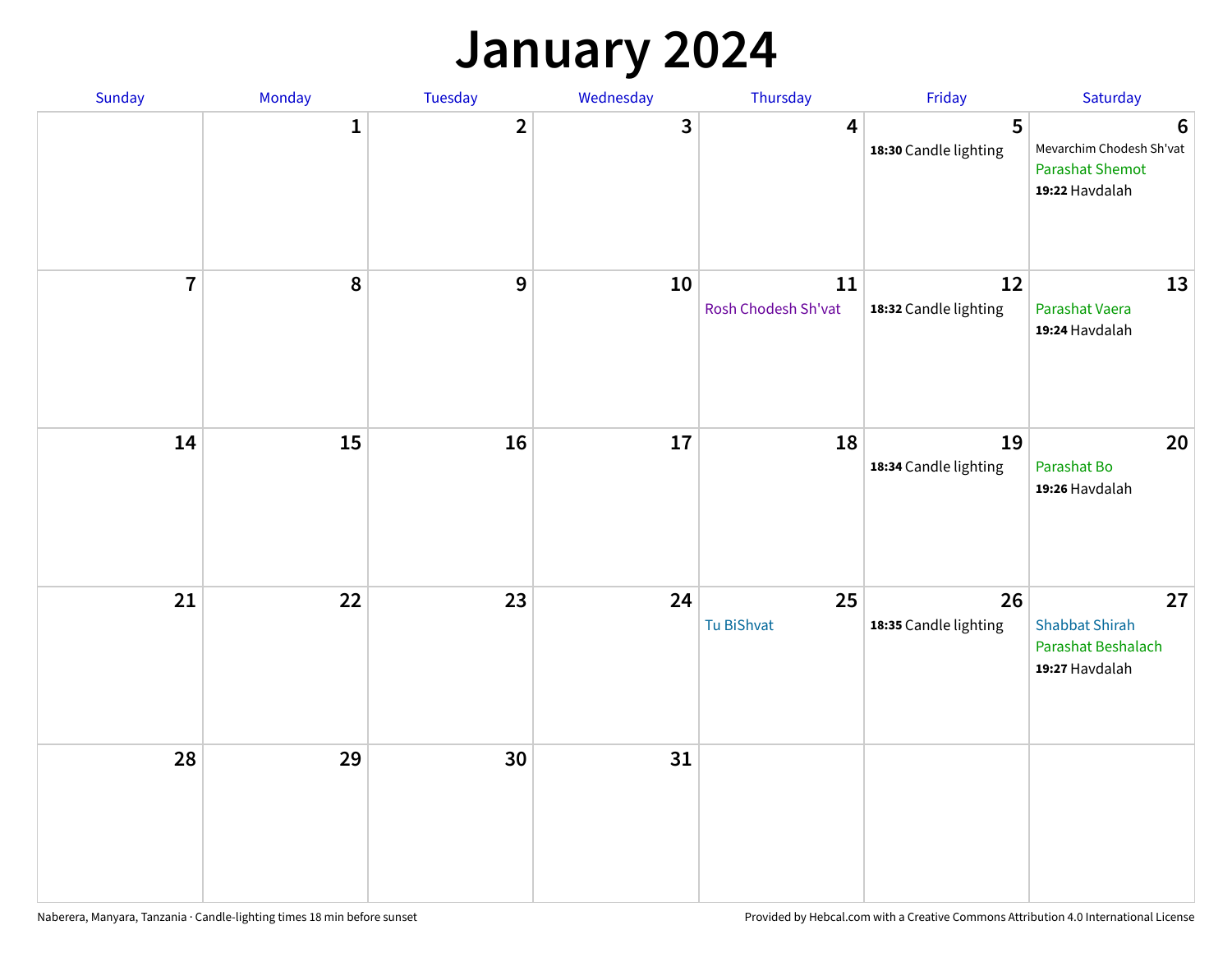# **February 2024**

| Sunday                  | Monday | Tuesday         | Wednesday      | Thursday     | Friday                                            | Saturday                                                                     |
|-------------------------|--------|-----------------|----------------|--------------|---------------------------------------------------|------------------------------------------------------------------------------|
|                         |        |                 |                | $\mathbf{1}$ | $\overline{2}$<br>18:36 Candle lighting           | $\mathbf{3}$<br>Mevarchim Chodesh Adar I<br>Parashat Yitro<br>19:27 Havdalah |
| $\overline{\mathbf{4}}$ | 5      | $6\phantom{1}6$ | $\overline{7}$ | 8            | 9<br>Rosh Chodesh Adar I<br>18:36 Candle lighting | 10<br>Rosh Chodesh Adar I<br>Parashat Mishpatim<br>19:26 Havdalah            |
| ${\bf 11}$              | 12     | 13              | 14             | 15           | 16<br>18:35 Candle lighting                       | 17<br>Parashat Terumah<br>19:25 Havdalah                                     |
| 18                      | 19     | 20              | 21             | 22           | 23<br><b>Purim Katan</b><br>18:33 Candle lighting | 24<br>Parashat Tetzaveh<br>19:23 Havdalah                                    |
| 25                      | 26     | 27              | 28             | 29           |                                                   |                                                                              |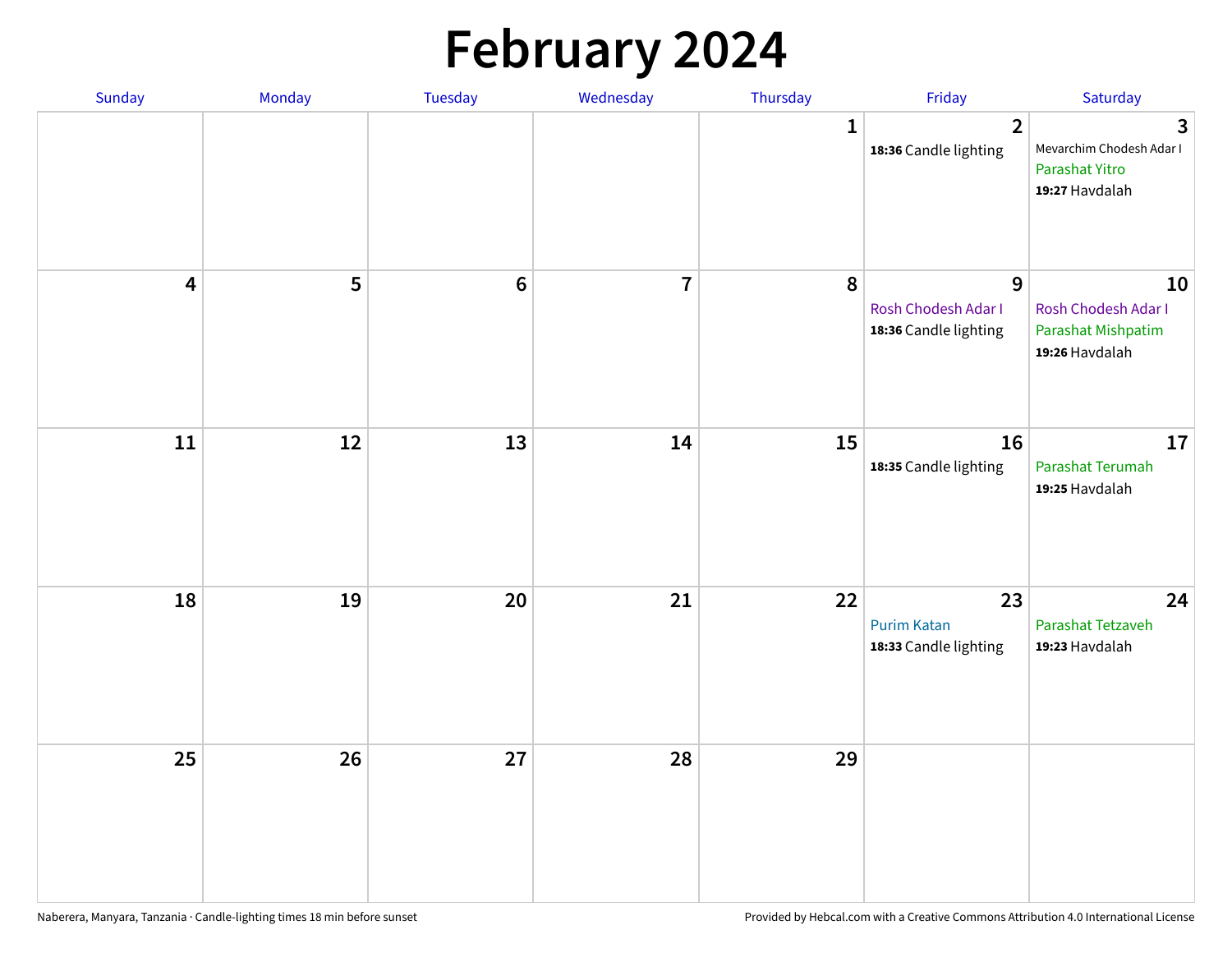## **March 2024**

| Sunday                     | Monday                     | <b>Tuesday</b> | Wednesday | Thursday                                                            | Friday                                | Saturday                                                                                         |
|----------------------------|----------------------------|----------------|-----------|---------------------------------------------------------------------|---------------------------------------|--------------------------------------------------------------------------------------------------|
|                            |                            |                |           |                                                                     | $\mathbf{1}$<br>18:31 Candle lighting | $\overline{2}$<br>Parashat Ki Tisa<br>19:21 Havdalah                                             |
| 3                          | $\overline{\mathbf{4}}$    | 5              | $\bf 6$   | $\overline{7}$                                                      | 8<br>18:29 Candle lighting            | 9<br><b>Shabbat Shekalim</b><br>Mevarchim Chodesh Adar II<br>Parashat Vayakhel<br>19:18 Havdalah |
| 10<br>Rosh Chodesh Adar II | 11<br>Rosh Chodesh Adar II | 12             | 13        | 14                                                                  | 15<br>18:26 Candle lighting           | 16<br>Parashat Pekudei<br>19:15 Havdalah                                                         |
| 17                         | 18                         | 19             | 20        | 21<br>05:35 Fast begins<br><b>Ta'anit Esther</b><br>19:07 Fast ends | 22<br>18:23 Candle lighting           | 23<br><b>Shabbat Zachor</b><br><b>Erev Purim</b><br>Parashat Vayikra<br>19:12 Havdalah           |
| 24<br>Purim                | 25<br><b>Shushan Purim</b> | 26             | 27        | 28                                                                  | 29<br>18:21 Candle lighting           | 30<br><b>Shabbat Parah</b><br>Parashat Tzav<br>19:09 Havdalah                                    |
| 31                         |                            |                |           |                                                                     |                                       |                                                                                                  |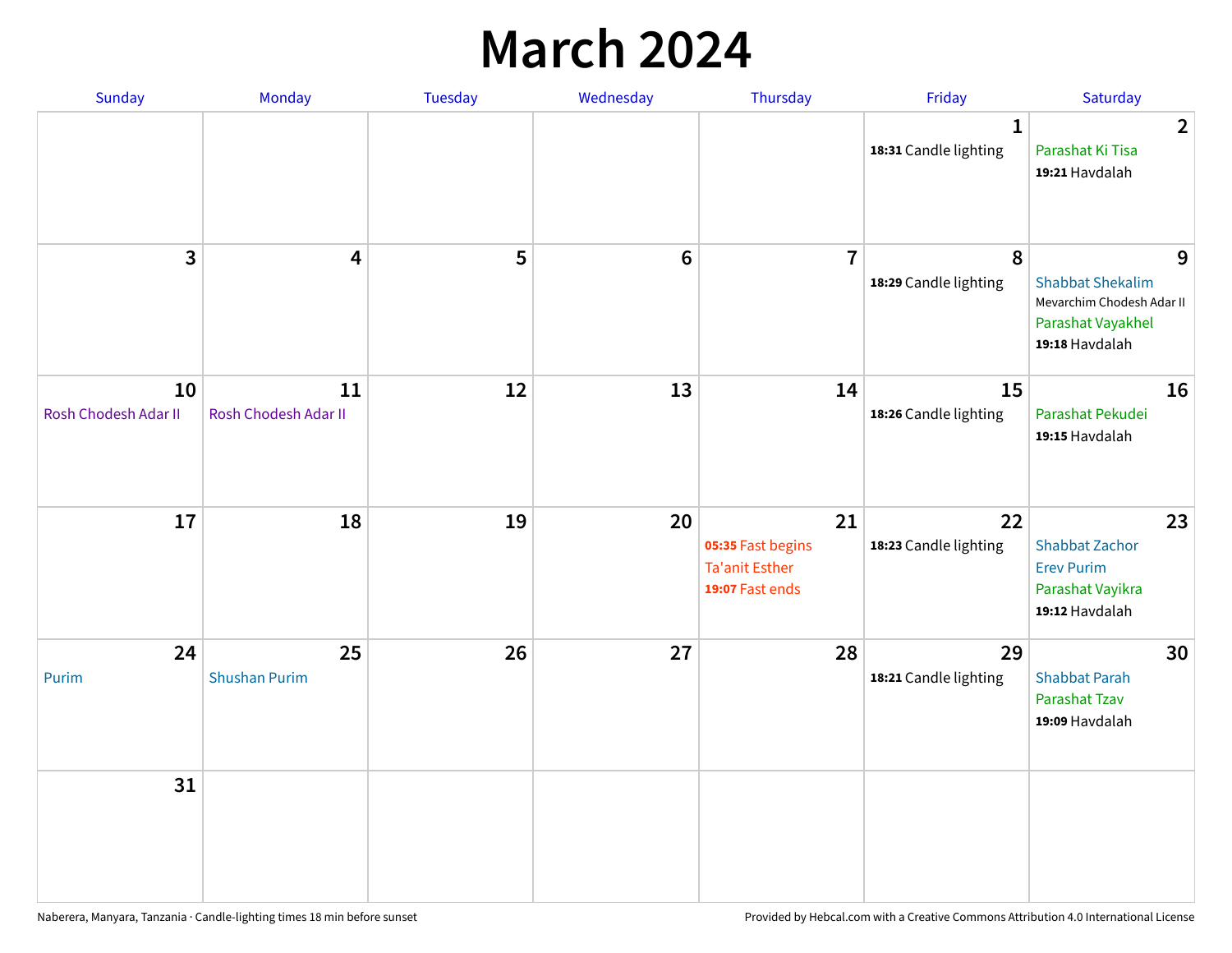## **April 2024**

| Sunday                                          | Monday                                                                                            | Tuesday                                        | Wednesday                                | Thursday                | Friday                                          | Saturday                                                                                      |
|-------------------------------------------------|---------------------------------------------------------------------------------------------------|------------------------------------------------|------------------------------------------|-------------------------|-------------------------------------------------|-----------------------------------------------------------------------------------------------|
|                                                 | 1                                                                                                 | $\overline{2}$                                 | 3                                        | 4                       | 5<br>18:18 Candle lighting                      | 6<br><b>Shabbat HaChodesh</b><br>Mevarchim Chodesh Nisan<br>Parashat Shmini<br>19:07 Havdalah |
| $\overline{7}$                                  | 8                                                                                                 | 9<br><b>Rosh Chodesh Nisan</b>                 | 10                                       | 11                      | 12<br>18:15 Candle lighting                     | 13<br>Parashat Tazria<br>19:04 Havdalah                                                       |
| 14                                              | 15                                                                                                | 16                                             | 17                                       | 18<br>Yom HaAliyah      | 19<br>18:13 Candle lighting                     | 20<br><b>Shabbat HaGadol</b><br>Parashat Metzora<br>19:02 Havdalah                            |
| 21                                              | 22<br>05:28 Fast begins<br><b>Ta'anit Bechorot</b><br><b>Erev Pesach</b><br>18:12 Candle lighting | 23<br><b>Pesach I</b><br>19:02 Candle lighting | 24<br><b>Pesach II</b><br>19:01 Havdalah | 25<br>Pesach III (CH"M) | 26<br>Pesach IV (CH"M)<br>18:11 Candle lighting | 27<br>Pesach V (CH"M)<br>19:01 Havdalah                                                       |
| 28<br>Pesach VI (CH"M)<br>18:10 Candle lighting | 29<br><b>Pesach VII</b><br>19:00 Candle lighting                                                  | 30<br><b>Pesach VIII</b><br>19:00 Havdalah     |                                          |                         |                                                 |                                                                                               |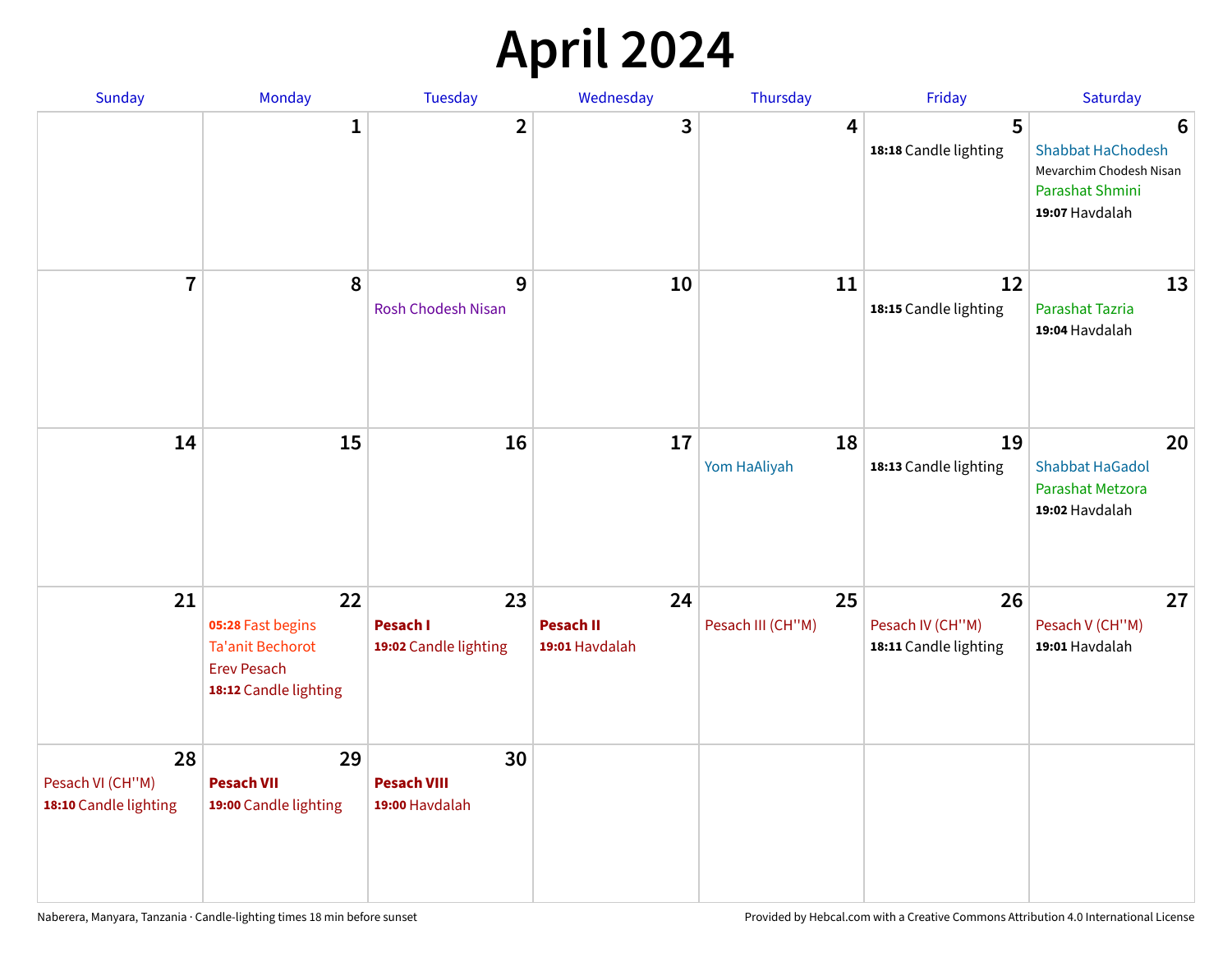### **May 2024**

| Sunday           | Monday              | Tuesday              | Wednesday          | Thursday           | Friday                                           | Saturday                                                              |
|------------------|---------------------|----------------------|--------------------|--------------------|--------------------------------------------------|-----------------------------------------------------------------------|
|                  |                     |                      | 1                  | $\overline{2}$     | $\overline{\mathbf{3}}$<br>18:09 Candle lighting | 4<br>Mevarchim Chodesh Iyyar<br>Parashat Achrei Mot<br>19:00 Havdalah |
| 5                | $6\phantom{1}6$     | $\overline{7}$       | 8                  | 9                  | 10                                               | 11                                                                    |
|                  | Yom HaShoah         |                      | Rosh Chodesh Iyyar | Rosh Chodesh Iyyar | 18:08 Candle lighting                            | Parashat Kedoshim<br>18:59 Havdalah                                   |
| 12               | 13<br>Yom HaZikaron | 14<br>Yom HaAtzma'ut | 15                 | 16                 | 17<br>18:08 Candle lighting                      | 18<br>Parashat Emor<br>18:59 Havdalah                                 |
| 19               | 20                  | 21                   | 22<br>Pesach Sheni | 23                 | 24<br>18:08 Candle lighting                      | 25<br>Parashat Behar<br>18:59 Havdalah                                |
| 26<br>Lag BaOmer | 27                  | 28                   | 29                 | 30                 | 31<br>18:08 Candle lighting                      |                                                                       |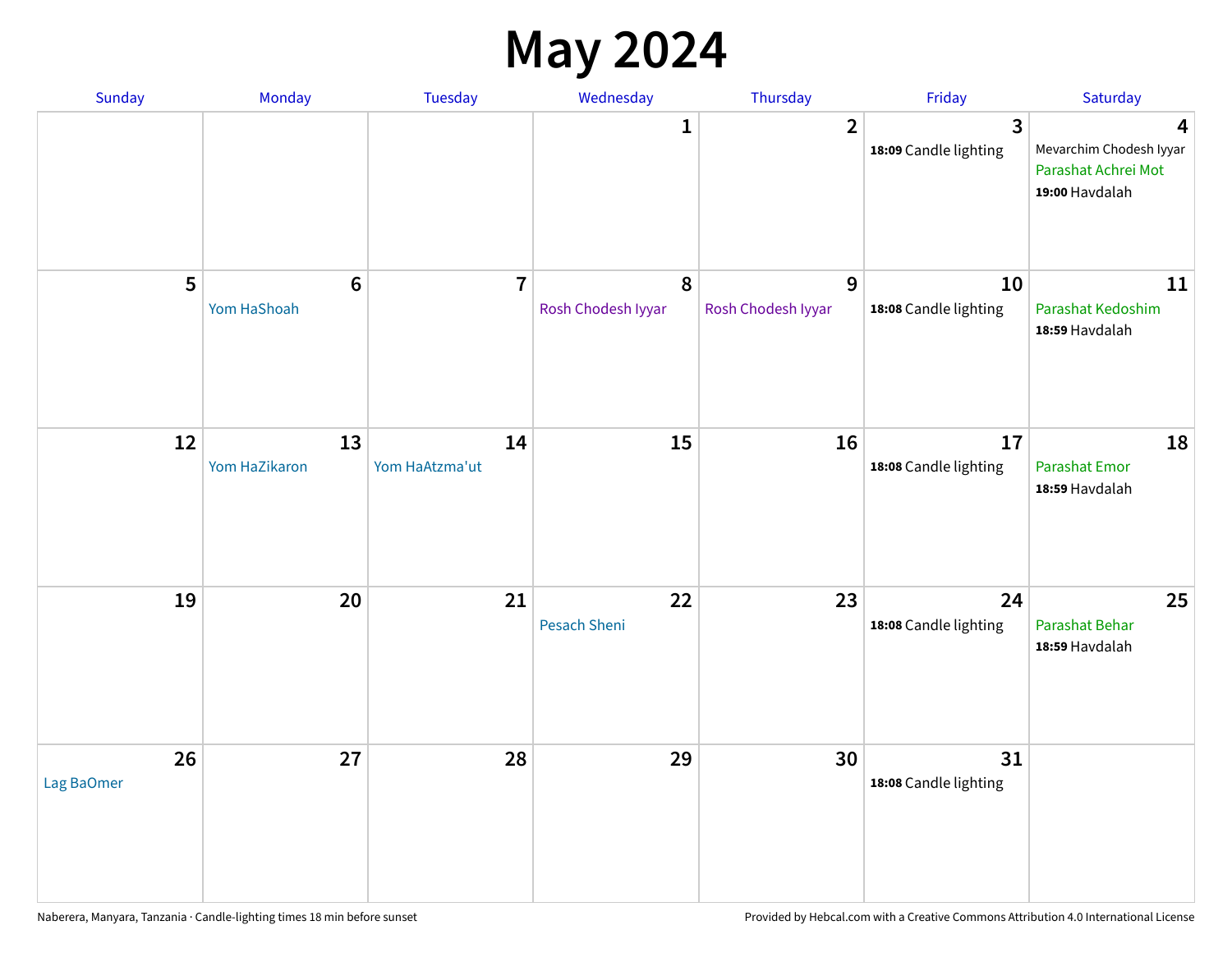#### **June 2024**

| Sunday         | Monday       | Tuesday                                            | Wednesday                                       | Thursday                                  | Friday                                                               | Saturday                                                                         |
|----------------|--------------|----------------------------------------------------|-------------------------------------------------|-------------------------------------------|----------------------------------------------------------------------|----------------------------------------------------------------------------------|
|                |              |                                                    |                                                 |                                           |                                                                      | $\mathbf{1}$<br>Mevarchim Chodesh Sivan<br>Parashat Bechukotai<br>19:00 Havdalah |
| $\overline{2}$ | $\mathbf{3}$ | 4                                                  | 5<br>Yom Yerushalayim                           | $6\phantom{1}6$                           | $\overline{7}$<br><b>Rosh Chodesh Sivan</b><br>18:09 Candle lighting | 8<br>Parashat Bamidbar<br>19:01 Havdalah                                         |
| 9              | 10           | 11<br><b>Erev Shavuot</b><br>18:10 Candle lighting | 12<br><b>Shavuot I</b><br>19:02 Candle lighting | 13<br><b>Shavuot II</b><br>19:02 Havdalah | 14<br>18:11 Candle lighting                                          | 15<br>Parashat Nasso<br>19:03 Havdalah                                           |
| 16             | 17           | 18                                                 | 19                                              | 20                                        | 21<br>18:12 Candle lighting                                          | 22<br>Parashat Beha'alotcha<br>19:04 Havdalah                                    |
| 23             | 24           | 25                                                 | 26                                              | 27                                        | 28<br>18:14 Candle lighting                                          | 29<br>Mevarchim Chodesh Tamuz<br>Parashat Sh'lach<br>19:06 Havdalah              |
| 30             |              |                                                    |                                                 |                                           |                                                                      |                                                                                  |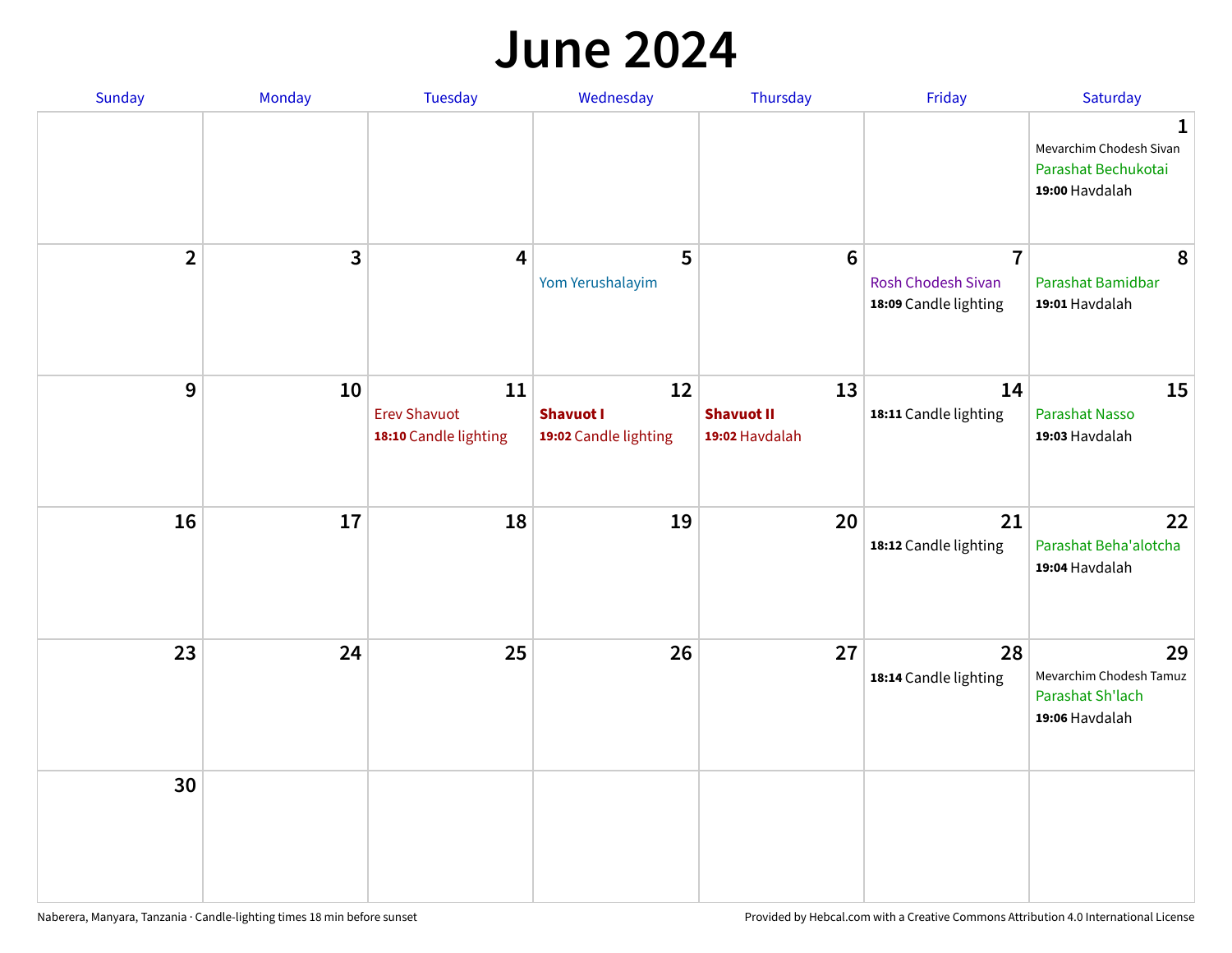## **July 2024**

| Sunday                                      | Monday       | Tuesday                                                          | Wednesday | Thursday                | Friday                      | Saturday                                                                           |
|---------------------------------------------|--------------|------------------------------------------------------------------|-----------|-------------------------|-----------------------------|------------------------------------------------------------------------------------|
|                                             | $\mathbf{1}$ | $\overline{\mathbf{2}}$                                          | 3         | $\overline{\mathbf{4}}$ | 5<br>18:15 Candle lighting  | $\boldsymbol{6}$<br><b>Rosh Chodesh Tamuz</b><br>Parashat Korach<br>19:07 Havdalah |
| $\overline{7}$<br><b>Rosh Chodesh Tamuz</b> | 8            | $\overline{9}$                                                   | $10\,$    | 11                      | 12<br>18:16 Candle lighting | 13<br><b>Parashat Chukat</b><br>19:08 Havdalah                                     |
| 14                                          | 15           | 16                                                               | 17        | 18                      | 19<br>18:17 Candle lighting | 20<br>Parashat Balak<br>19:09 Havdalah                                             |
| 21                                          | 22           | 23<br>05:36 Fast begins<br><b>Tzom Tammuz</b><br>19:03 Fast ends | 24        | 25                      | 26<br>18:18 Candle lighting | 27<br><b>Parashat Pinchas</b><br>19:09 Havdalah                                    |
| 28                                          | 29           | 30                                                               | 31        |                         |                             |                                                                                    |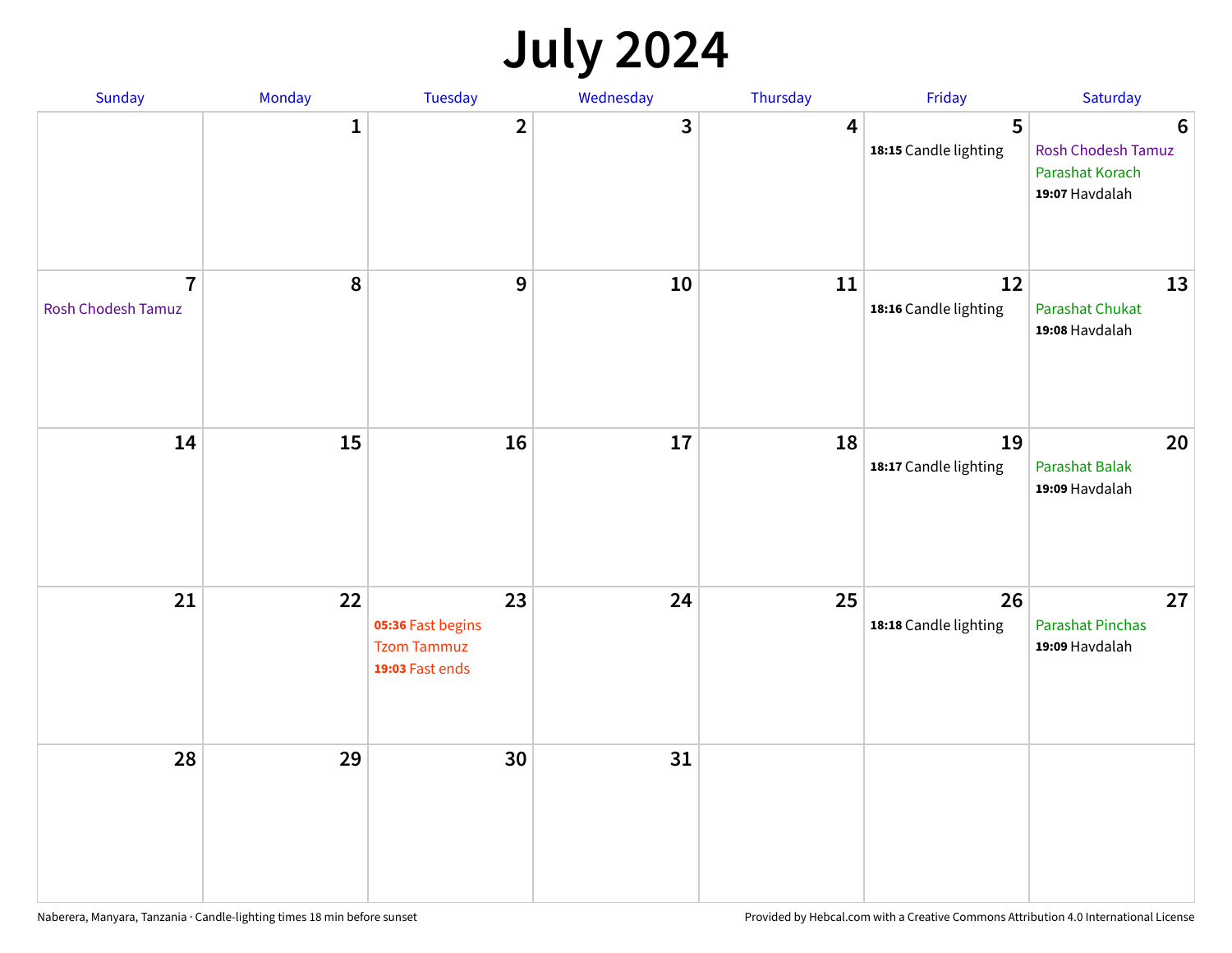# **August 2024**

| Sunday                  | Monday                                      | Tuesday                              | Wednesday               | Thursday     | Friday                                  | Saturday                                                                 |
|-------------------------|---------------------------------------------|--------------------------------------|-------------------------|--------------|-----------------------------------------|--------------------------------------------------------------------------|
|                         |                                             |                                      |                         | $\mathbf{1}$ | $\overline{2}$<br>18:18 Candle lighting | 3<br>Mevarchim Chodesh Av<br>Parashat Matot-Masei<br>19:09 Havdalah      |
| $\overline{\mathbf{4}}$ | 5<br>Rosh Chodesh Av                        | $6\phantom{1}6$                      | $\overline{\mathbf{I}}$ | 8            | $\overline{9}$<br>18:18 Candle lighting | 10<br><b>Shabbat Chazon</b><br><b>Parashat Devarim</b><br>19:08 Havdalah |
| 11                      | 12<br>18:36 Fast begins<br>Erev Tish'a B'Av | 13<br>Tish'a B'Av<br>19:02 Fast ends | 14                      | 15           | 16<br>18:17 Candle lighting             | 17<br><b>Shabbat Nachamu</b><br>Parashat Vaetchanan<br>19:07 Havdalah    |
| 18                      | 19<br>Tu B'Av                               | 20                                   | 21                      | 22           | 23<br>18:16 Candle lighting             | 24<br><b>Parashat Eikev</b><br>19:06 Havdalah                            |
| 25                      | 26                                          | 27                                   | 28                      | 29           | 30<br>18:15 Candle lighting             | 31<br>Mevarchim Chodesh Elul<br>Parashat Re'eh<br>19:04 Havdalah         |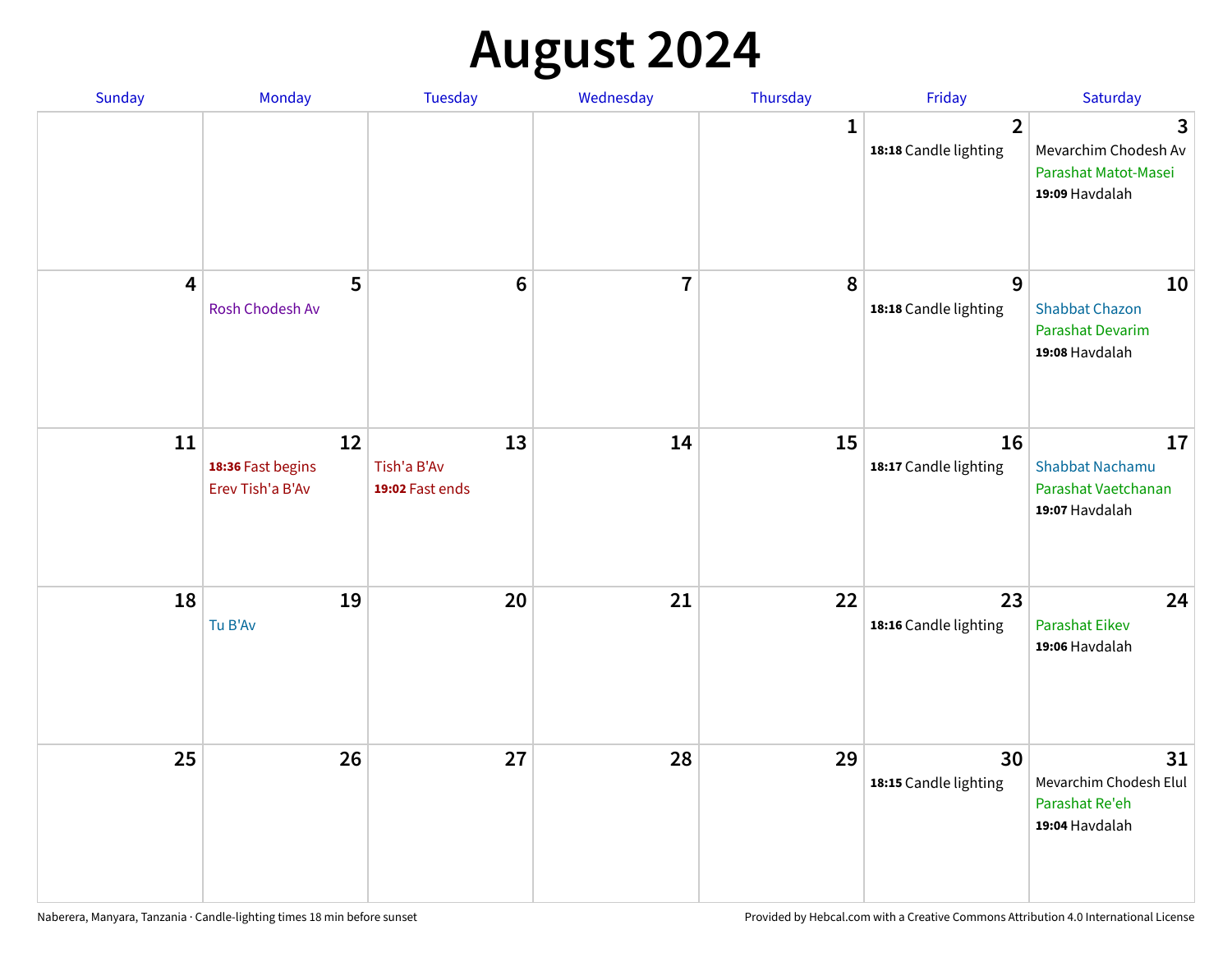## **September 2024**

| Sunday       | Monday         | Tuesday                | Wednesday                                               | Thursday | Friday                           | Saturday                                                             |
|--------------|----------------|------------------------|---------------------------------------------------------|----------|----------------------------------|----------------------------------------------------------------------|
| $\mathbf{1}$ | $\overline{2}$ | 3<br>Rosh Chodesh Elul | 4<br>Rosh Hashana LaBehemot<br><b>Rosh Chodesh Elul</b> | 5        | $\bf 6$<br>18:13 Candle lighting | $\overline{7}$<br><b>Parashat Shoftim</b><br>19:03 Havdalah          |
| 8            | $9$            | $10\,$                 | 11                                                      | 12       | 13<br>18:12 Candle lighting      | 14<br>Parashat Ki Teitzei<br>19:01 Havdalah                          |
| 15           | 16             | 17                     | 18                                                      | 19       | 20<br>18:10 Candle lighting      | 21<br>Parashat Ki Tavo<br>18:59 Havdalah                             |
| 22           | 23             | 24                     | 25                                                      | 26       | 27<br>18:08 Candle lighting      | 28<br>Leil Selichot<br>Parashat Nitzavim-Vayeilech<br>18:58 Havdalah |
| 29           | 30             |                        |                                                         |          |                                  |                                                                      |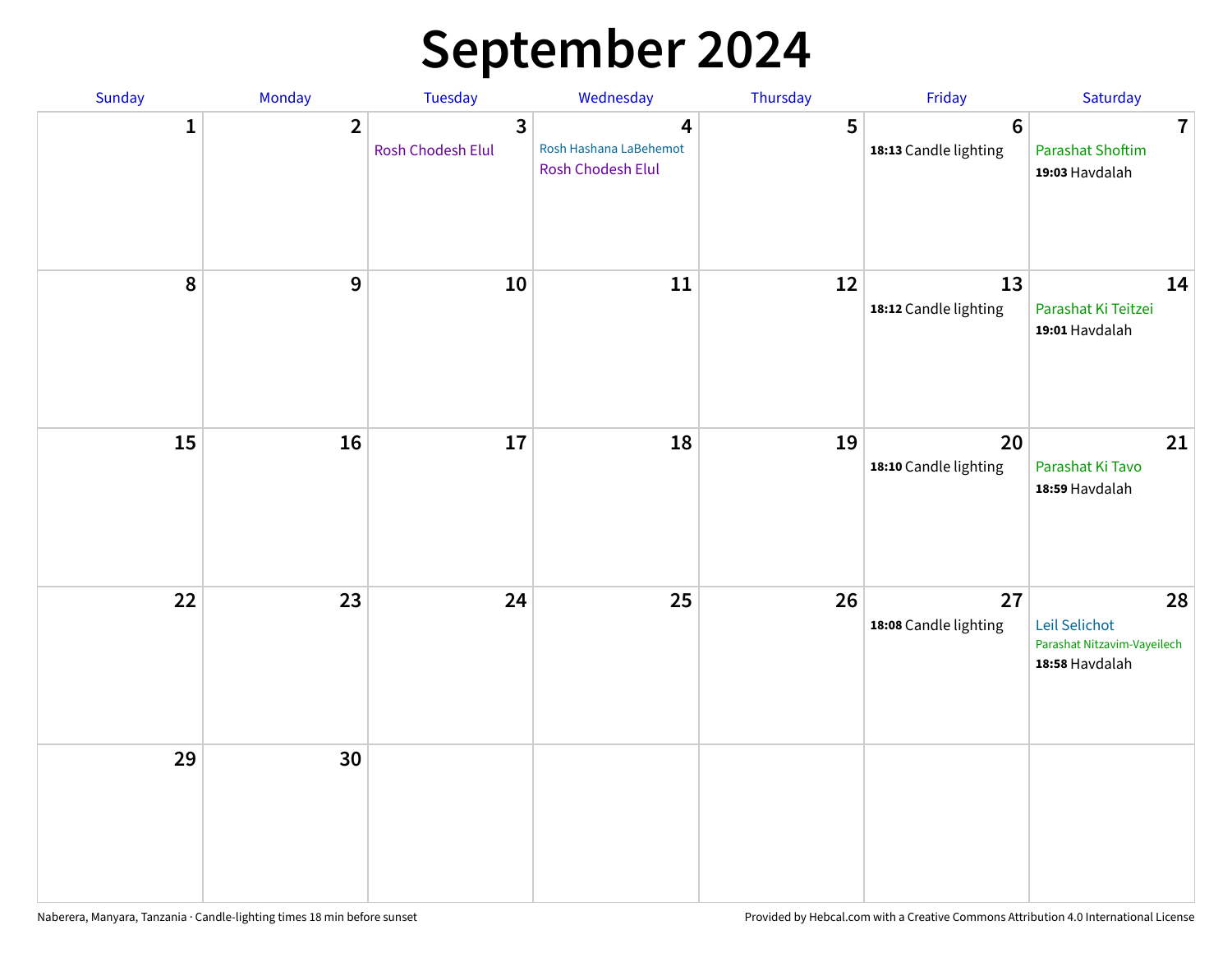## **October 2024**

| <b>Sunday</b>                                                | <b>Monday</b>                | <b>Tuesday</b>         | Wednesday                                                    | Thursday                                             | Friday                                                | Saturday                                                                |
|--------------------------------------------------------------|------------------------------|------------------------|--------------------------------------------------------------|------------------------------------------------------|-------------------------------------------------------|-------------------------------------------------------------------------|
|                                                              |                              | $\mathbf{1}$           | $\overline{2}$<br>Erev Rosh Hashana<br>18:07 Candle lighting | 3<br>Rosh Hashana 5785<br>18:57 Candle lighting      | 4<br><b>Rosh Hashana II</b><br>18:07 Candle lighting  | 5<br><b>Shabbat Shuva</b><br>Parashat Ha'Azinu<br>18:56 Havdalah        |
| 05:14 Fast begins<br><b>Tzom Gedaliah</b><br>18:50 Fast ends | 6<br>$\overline{\mathbf{7}}$ | 8                      | 9                                                            | 10                                                   | 11<br><b>Erev Yom Kippur</b><br>18:06 Candle lighting | 12<br><b>Yom Kippur</b><br>18:55 Havdalah                               |
| 13                                                           | 14                           | 15                     | 16<br><b>Erev Sukkot</b><br>18:05 Candle lighting            | 17<br>Sukkot I<br>18:55 Candle lighting              | 18<br>Sukkot II<br>18:05 Candle lighting              | 19<br>Sukkot III (CH"M)<br>18:55 Havdalah                               |
| 20<br>Sukkot IV (CH"M)                                       | 21<br>Sukkot V (CH"M)        | 22<br>Sukkot VI (CH"M) | 23<br>Sukkot VII (Hoshana Raba)<br>18:05 Candle lighting     | 24<br><b>Shmini Atzeret</b><br>18:55 Candle lighting | 25<br><b>Simchat Torah</b><br>18:05 Candle lighting   | 26<br>Mevarchim Chodesh Cheshvan<br>Parashat Bereshit<br>18:55 Havdalah |
| 27                                                           | 28                           | 29                     | 30                                                           | 31                                                   |                                                       |                                                                         |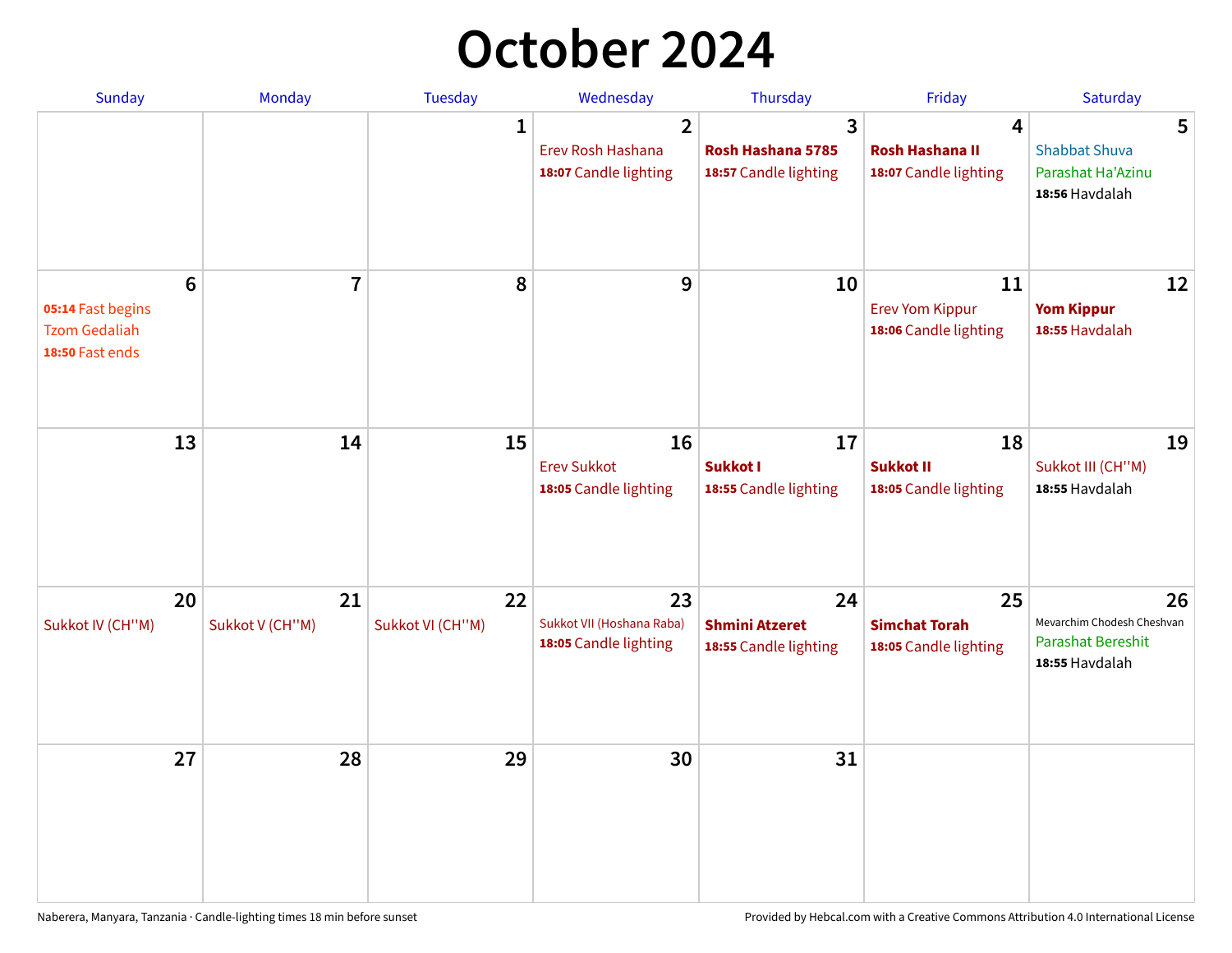#### **November 2024**

| Sunday | Monday                  | Tuesday | Wednesday      | Thursday       | Friday                                                         | Saturday                                                                           |
|--------|-------------------------|---------|----------------|----------------|----------------------------------------------------------------|------------------------------------------------------------------------------------|
|        |                         |         |                |                | $\mathbf{1}$<br>Rosh Chodesh Cheshvan<br>18:05 Candle lighting | $\overline{2}$<br>Rosh Chodesh Cheshvan<br><b>Parashat Noach</b><br>18:56 Havdalah |
| 3      | $\overline{\mathbf{4}}$ | 5       | $6\phantom{1}$ | $\overline{7}$ | 8<br>Yom HaAliyah School Observance<br>18:06 Candle lighting   | 9<br>Parashat Lech-Lecha<br>18:57 Havdalah                                         |
| 10     | 11                      | 12      | 13             | 14             | 15<br>18:08 Candle lighting                                    | 16<br>Parashat Vayera<br>18:59 Havdalah                                            |
| 17     | 18                      | 19      | 20             | 21             | 22<br>18:10 Candle lighting                                    | 23<br>Parashat Chayei Sara<br>19:02 Havdalah                                       |
| 24     | 25                      | 26      | 27             | 28             | 29<br>18:13 Candle lighting                                    | 30<br>Sigd<br>Mevarchim Chodesh Kislev<br><b>Parashat Toldot</b><br>19:05 Havdalah |